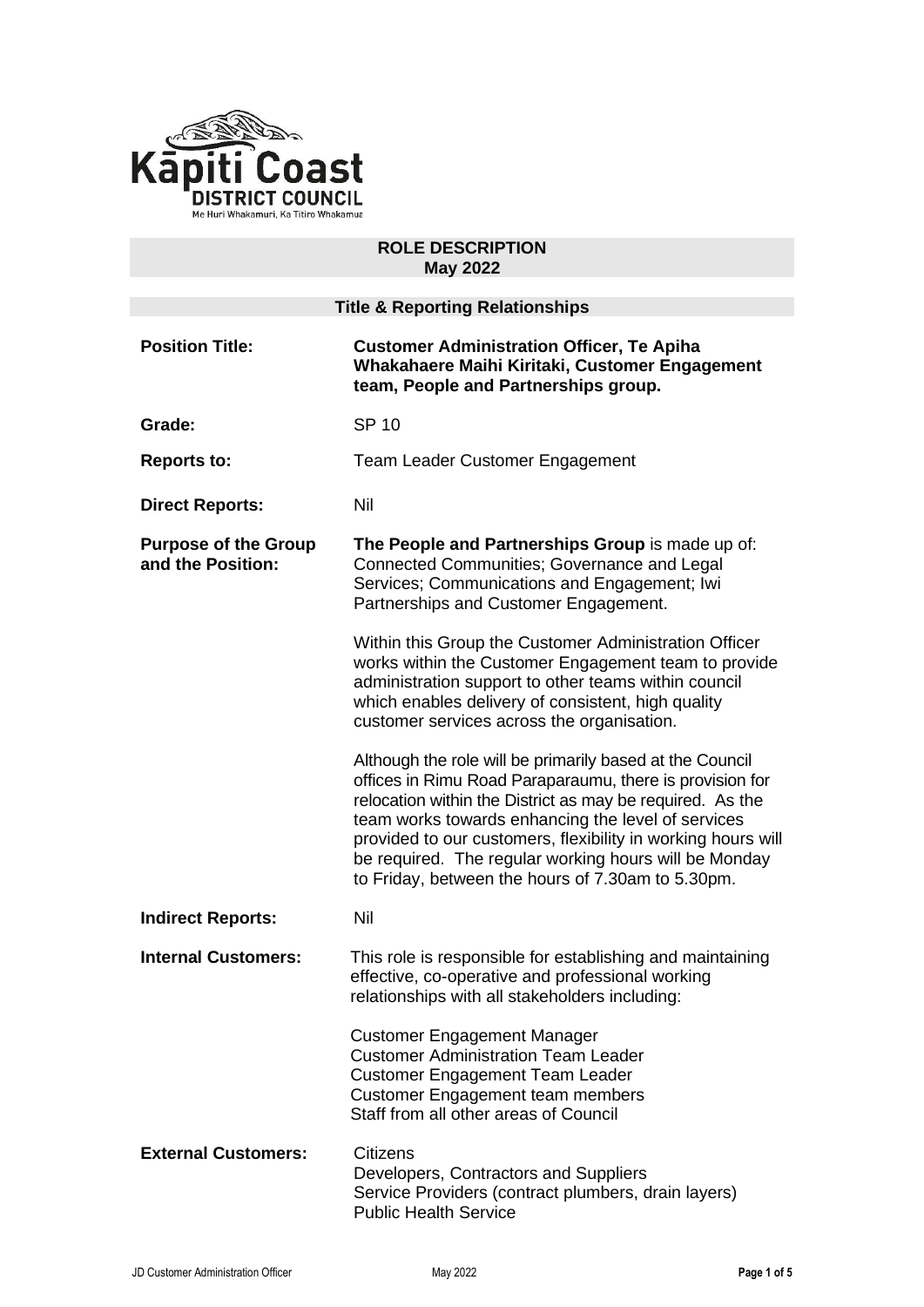## Greater Wellington Regional Council Other Local Authorities

# **KEY RESPONSIBILITIES AND OUTCOMES**

In the current local government environment the Council must be well positioned and supported to meet the current and future needs of communities for good quality local infrastructure, local public services and performance of regulatory functions in a way that is most cost-effective for businesses and households. The Council needs to be ready for, and respond appropriately to, changes in external operating environments (such as shifts in government policy), which in turn influence how we do things. The Council is working to be well-positioned not only to see what is coming but also to take opportunities to influence the shape of these externally driven changes.

Our behaviours demonstrate our commitment to build and maintain an organisation that is acknowledged and respected for being:

- Caring we understand our customers' needs, share information and work as a team;
- Dynamic we bring a can-do attitude to make it happen; and
- Effective we get it right and deliver consistent, value for money services.

Staff will be aware of political sensitivities, support equal employment opportunities, and demonstrate an understanding of the implications of the Treaty of Waitangi on the operations of a local authority.

## **KEY RESULTS AND OUTCOMES**

### **Administration**

- Assist other staff within the organisation
- Receive applications for Council services ensuring Council policy and procedures are complied with.
- Promote and manage the booking of Council facilities, liaise with the hirer and appropriate council staff.
- Complete the administration required for each enquiry from customers to ensure that the requested functions are carried out in an accurate and timely manner.
- Ensure each contact requiring further action by another council staff member is accurately recorded in the Service Request system.
- Undertake any other duties as may be required from time to time in conjunction with the role.

## **Call Centre**

The Call Centre is the first point of contact for telephone, email and digital contact with customers and clients of Council, providing fast and accurate customer service to the public of the Kāpiti Coast community by:

- Receiving, logging and responding to all enquiries and complaints and information requests received in accordance with the requirements specified by the various teams of the Council. The complaints, enquiries and information requests include all those made in person or by phone, e-mail, and digital customer channels,
- promoting first point of contact resolution for customers with enquiries, applications, information requests or complaints.

## **Cash Handling**

## **In accordance with Council's cash handling procedures:**

• Responsibility for performing cash receipting of monies received by the Kāpiti Coast District Council.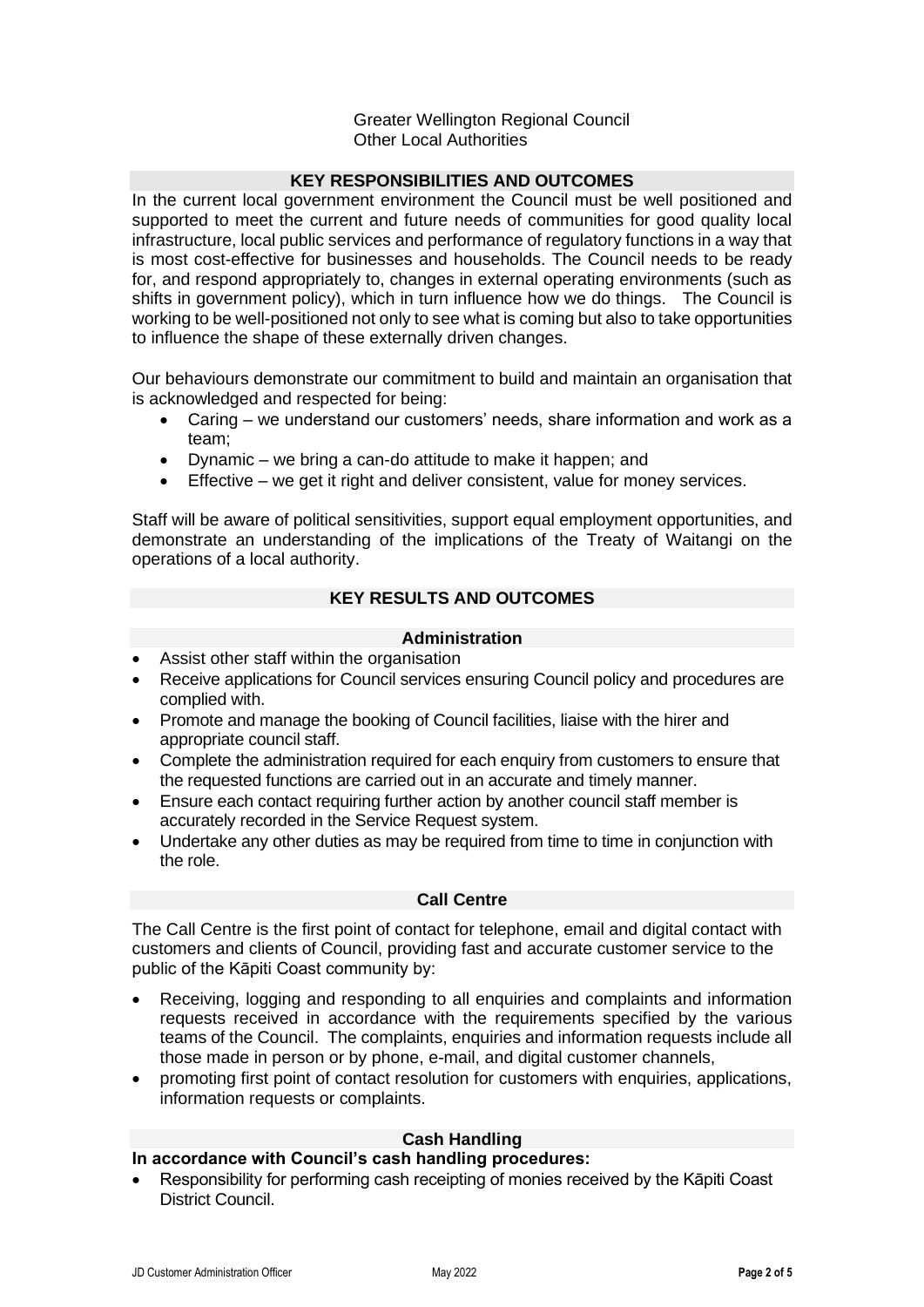- Undertaking all associated tasks of till balancing, banking, reports and filing, ensuring an appropriate audit trail is maintained.
- Promote safety of all staff.

### **Customer Service**

- Maintain a professional, courteous, and helpful attitude to all customers (internal and external) ensuring communication is accurate, succinct and in a manner which promotes customer service excellence and demonstrates organizational values.
- Maintain confidentiality at all times

#### **Legislative Compliance**

• Keep up to date with legislation/amended legislative frameworks and be able to demonstrate the application of such changes (in work and or communicate them to others).

#### **Teamwork**

- Participate willingly and positively in the orientation, training and support of new staff in specific areas, providing coaching/buddy support as required.
- Provide a contribution to or participate in any projects and initiatives within the Group/organisation where required and the opportunity arises.
- Participate in initiatives and contribute suggestions as to improvements and/or efficiencies to enable ongoing quality improvement.
- Demonstrate a collaborative working style and participate as a member of the team undertaking all tasks maintaining positive working relationships with other staff members and internal and external customers.

#### **Financial Management**

- Ensure all financial activity is conducted in accord with current policy and procedures.
- Ensure you work within your financial delegation.

#### **Monitoring and Reporting**

- Review, monitor and report on activity or projects as required by the manager.
- Ensure any written reports are produced using Council standard templates and are provided within the required Peer Review timeframes.

#### **Relationship Management**

- Build and maintain effective professional working relationship with all key stakeholders.
- Build and maintain effective working relationships with other council staff members based on a collaborative, collegial and cooperative working style.

### **Information Management**

• Take responsibility for ensuring Council information is stored with the appropriate accessibility in the designated systems, using processes and tools as described in the current Information Management Policy.

### **Personal Key Results**

The Customer Engagement Representative will be perceived as someone who can be approached for coaching, direction, and job support and will provide quality coaching personally or refer the request to another staff member with the relevant expertise.

- Demonstrate commitment to organisational values through behaviour that is consistent with our caring, dynamic and effective approach to customer service.
- Establish and maintain effective and efficient working relationships with all stakeholders.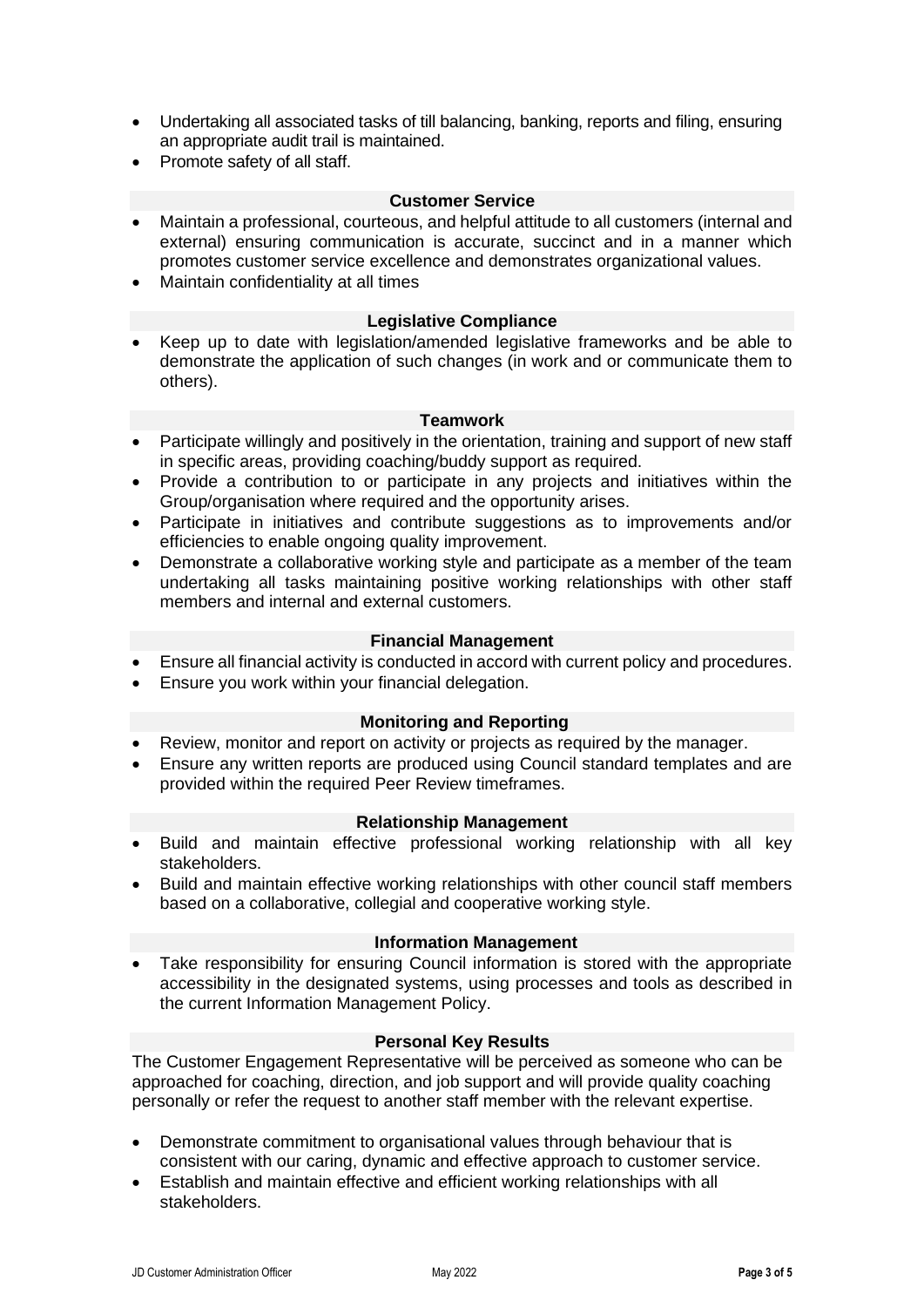- Contribute collaboratively, positively and effectively to the operation of the team, the Group, and the organisation as a whole.
- Take responsibility for your own self development in order to enhance skills and knowledge applicable to current and future positions.
- Exhibit behavior which is consistent with the understanding of the Treaty of Waitangi and its application for the Council.

#### **Health and Safety**

All employees have a responsibility to work towards keeping a safe and healthy work environment by following all safe work methods, identifying work place risks and hazards and using appropriate safety equipment. This includes but is not exclusive to demonstration of the following:

- Taking all reasonable steps to ensure your own safety at work, and that no action or inaction of yours while at work causes harm to any person or the environment;
- Reporting any risks and/or hazards you become aware of in the workplace;
- Observing all safety policies, procedures and precautions, including wearing and using the protective clothing and equipment;
- Notifying your manager/Group Manager/H&S Advisor immediately if you have an accident/incident/near miss at work and completing the required forms within 24 hours;
- Notifying your manager/Group Manager/H&S Advisor within 24 hours of filing any ACC claim for a work related accident or gradual process injury, and provide your manager/Group Manager/H&S Advisor with copies of relevant medical information specific to your claim; and
- Complying with all policies and procedures that are in place.

At the discretion of the Council, as part of a rehabilitation programme, you may be required to return to work to undertake such alternative duties as are available and are as reasonably within your capability and level of fitness as determined in consultation with a registered medical practitioner.

### **Essential Skills, Knowledge and Experience**

- Experience working in a customer engagement and administration-focused environment.
- Excellent interpersonal skills with a demonstrated commitment to customer engagement and capability to deal with a wide range of people within and outside the organisation.
- Ability to be flexible with working hours to accommodate customer engagement levels
- Demonstrated successful time management and organisational skills, and ability to prioritise workload to meet deadlines.
- Demonstrated accurate data entry and numeracy skills.
- Demonstrated attention to details skills.
- Excellent communication skills both oral and written, with ability to communicate a wide range of information to a wide variety of audiences through a variety of channels.
- Demonstrated ability to work as part of a team and also without supervision as required.
- Demonstrated high level of PC operational ability and familiarity with common software packages (e.g. Microsoft Office, MS Word, MS Excel) and ability to learn new systems and processes.
- Holder of a current and valid New Zealand Drivers Licence is preferred.
- Demonstrated understanding of the Council policies or ability and willingness to gain such knowledge.

## **OTHER INFORMATION**